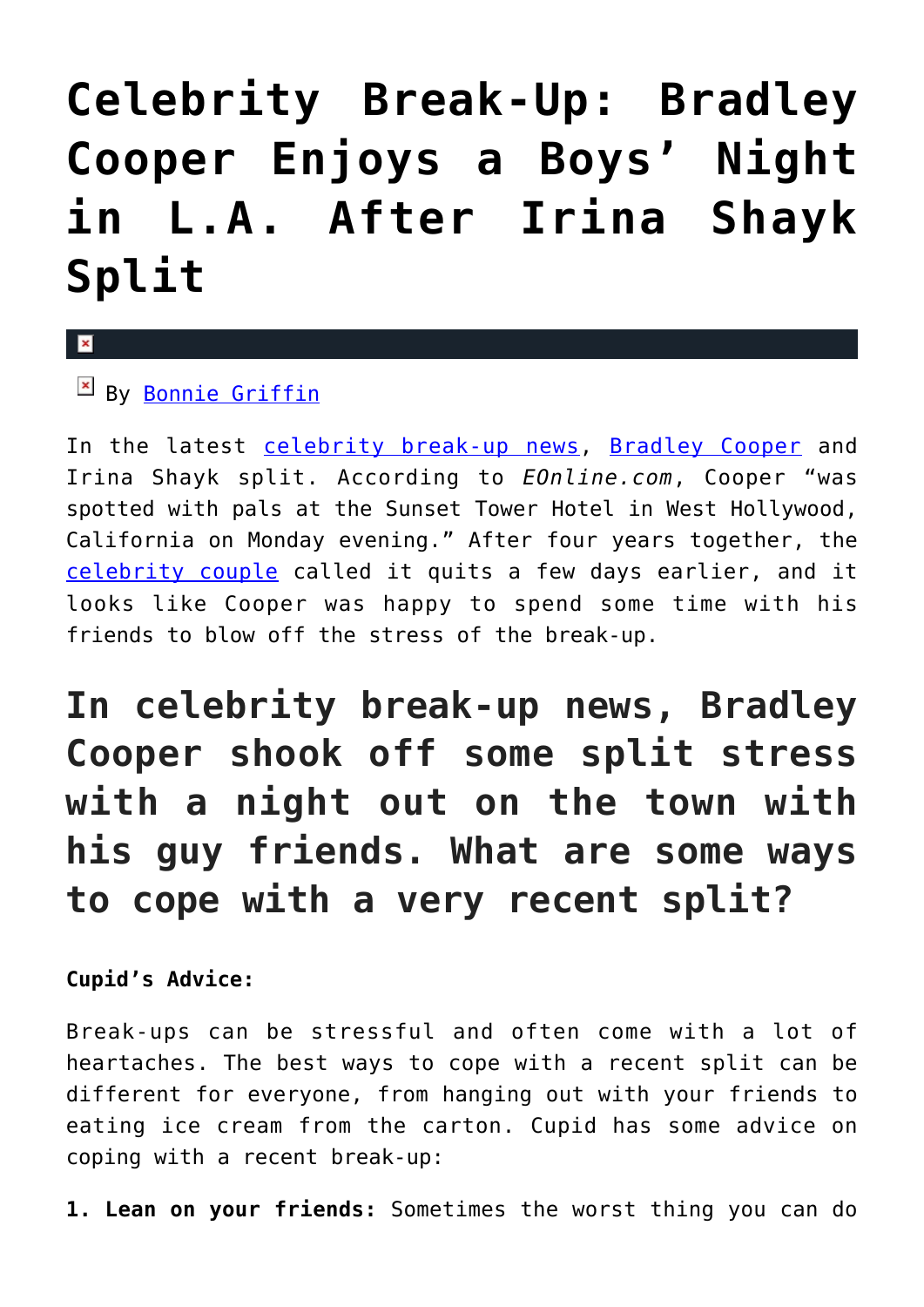after a split is to sit at home alone and dwell on the past. Take this time to spend time with your friends. Go out, dance, and let them help you take your mind off of your break-up; let them be there for you the way you'd be for them if the roles were reversed.

**Related Link:** [Celebrity Break-Ups: Lady Gaga Breaks Silence on](http://cupidspulse.com/130677/celebrity-break-ups-lady-gaga-breaks-silence-split-christian-carino/) [Split from Ex-Fiance Christian Carino](http://cupidspulse.com/130677/celebrity-break-ups-lady-gaga-breaks-silence-split-christian-carino/)

**2. Stick to a routine:** A break-up can make you feel like the rug has been pulled from beneath your feet. It can be easy to get lost in your sadness and focus on the loss, but sticking to a schedule will help you avoid getting lost in a long crying abyss even if it is something as simple as setting your alarm, taking a shower at a specific time each night, or whatever helps you keep moving forward.

**Related Link:** [Why Fans Think Lady Gaga Is Defending Bradley](http://cupidspulse.com/130900/lady-gaga-defending-bradley-cooper-celebrity-break-up/) [Cooper After Celebrity Break-Up](http://cupidspulse.com/130900/lady-gaga-defending-bradley-cooper-celebrity-break-up/)

**3. Express yourself:** Feeling lonely or upset and sad is normal after splitting with your partner. Take some time for yourself and find a way to express your feelings; don't keep them bottled up because you could wind up exploding when you least expect it. Draw, paint, or just keep a journal so that you can get your feelings out in a healthy way.

**What are some ways you cope after a break-up? Let us know in the comments below.**

## **[Why Fans Think Lady Gaga Is](https://cupidspulse.com/130900/lady-gaga-defending-bradley-cooper-celebrity-break-up/)**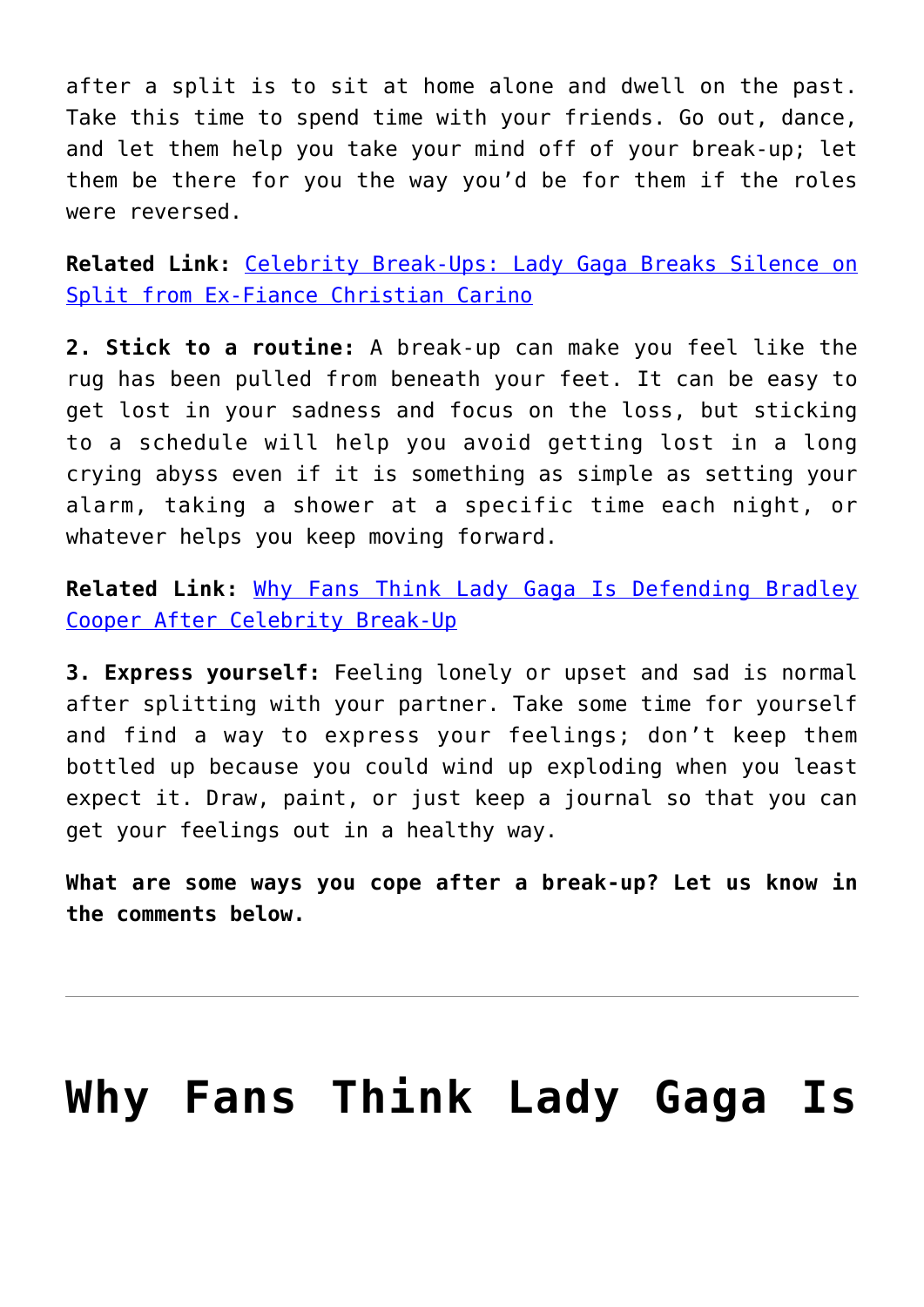## **[Defending Bradley Cooper](https://cupidspulse.com/130900/lady-gaga-defending-bradley-cooper-celebrity-break-up/) [After Celebrity Break-Up](https://cupidspulse.com/130900/lady-gaga-defending-bradley-cooper-celebrity-break-up/)**

#### $\pmb{\times}$

 $\overline{B}$  By Katie Sotack

Recently, news of Bradley Cooper's [celebrity break-up](http://cupidspulse.com/celebrity-news/celebrity-break-ups/) with Irina Shayk broke. According to *EOnline.com,* rumors had been flying that Cooper's *A Star Is Born* costar Lady Gaga contributed to the couple's tension and demise. Gaga, who was performing in Vegas when news of the split arose, gave a speech about trying to change others before singing her and Cooper's duet, *Shallow*. It may be a stretch, but fans are certain of Gaga's hidden message about Cooper.

**This celebrity break-up has a lot of rumors surrounding it. What are some ways to keep gossip from making your break-up worse than it actually is?**

### **Cupid's Advice:**

Rumor mills never stop turning. They can be hurtful and amplify situations for the worse. Here are some ways to keep ahead of the gossip about your breakup:

**1. Make a clear statement:** Once news of the breakup hits you'll have to have a go-to explanation prepared. Make it unbiased and appreciative of your ex-partner if you want to minimize the damage and potential gossip.

**Related Link:** [Celebrity Break-Up: Bradley Cooper & Irina Shayk](http://cupidspulse.com/130802/celebrity-break-up-bradley-cooper-irina-shayk-split/)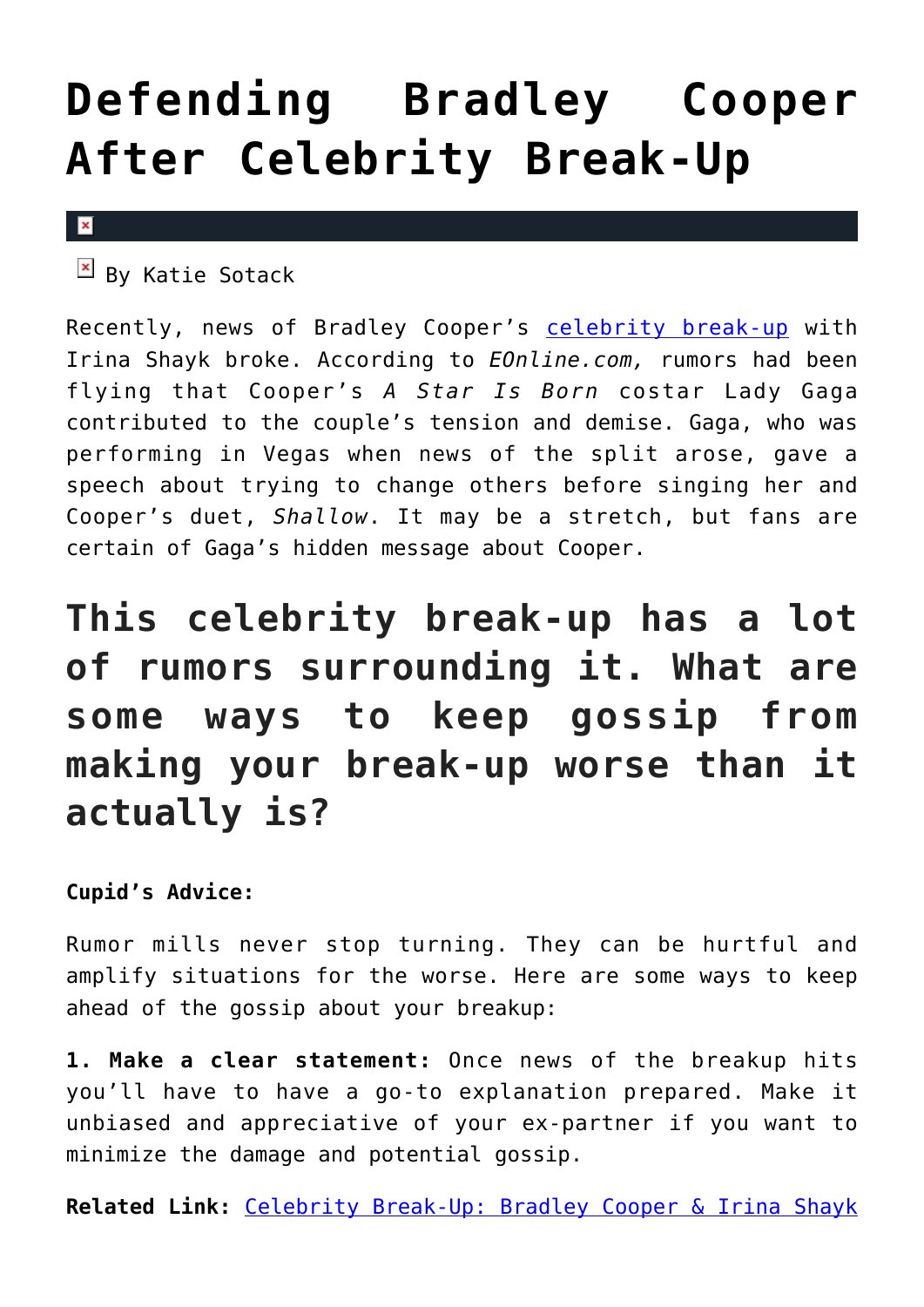### [Split After 4 Years Together](http://cupidspulse.com/130802/celebrity-break-up-bradley-cooper-irina-shayk-split/)

**2. Stay Facebook friends:** If you and your ex are on good terms stay friends on social media. Apps like Facebook and Twitter have the added perk of a mute option. That way the breakup can be amicable online, but you won't need to see their posts everyday.

**Related Link:** [Celebrity News: Brad Pitt Attends Ex Jennifer](http://cupidspulse.com/128731/celebrity-news-brad-pitt-attends-ex-jennifer-aniston-birthday-party/) [Aniston's Birthday Party](http://cupidspulse.com/128731/celebrity-news-brad-pitt-attends-ex-jennifer-aniston-birthday-party/)

**3. Keep it light, but honest:** When you're pressed for more information, don't get worked up. Be honest about the way you feel, but not accusatory or angry. This way you'll stay authentic but positive about your ex-partner.

**How have you avoided bad blood after a breakup. Share in the comments below!**

# **[Celebrity Break-Up: Bradley](https://cupidspulse.com/130802/celebrity-break-up-bradley-cooper-irina-shayk-split/) [Cooper & Irina Shayk Split](https://cupidspulse.com/130802/celebrity-break-up-bradley-cooper-irina-shayk-split/) [After 4 Years Together](https://cupidspulse.com/130802/celebrity-break-up-bradley-cooper-irina-shayk-split/)**

#### $\pmb{\times}$

 $\mathbb{F}$  By Katie Sotack

[Celebrity couple](http://cupidspulse.com/celebrity-news/celebrity-dating/) [Bradley Cooper](http://cupidspulse.com/87043/bradley-cooper/) and Irina Shayk broke up after four years together, according to *UsMagazine.com*. The news arrived not long after reports came out that the couple were going through relationship problems, which began earlier this year amid talk of Cooper's chemistry with *A Star Is Born* costar, Lady Gaga. Shayk claims to know they were both "in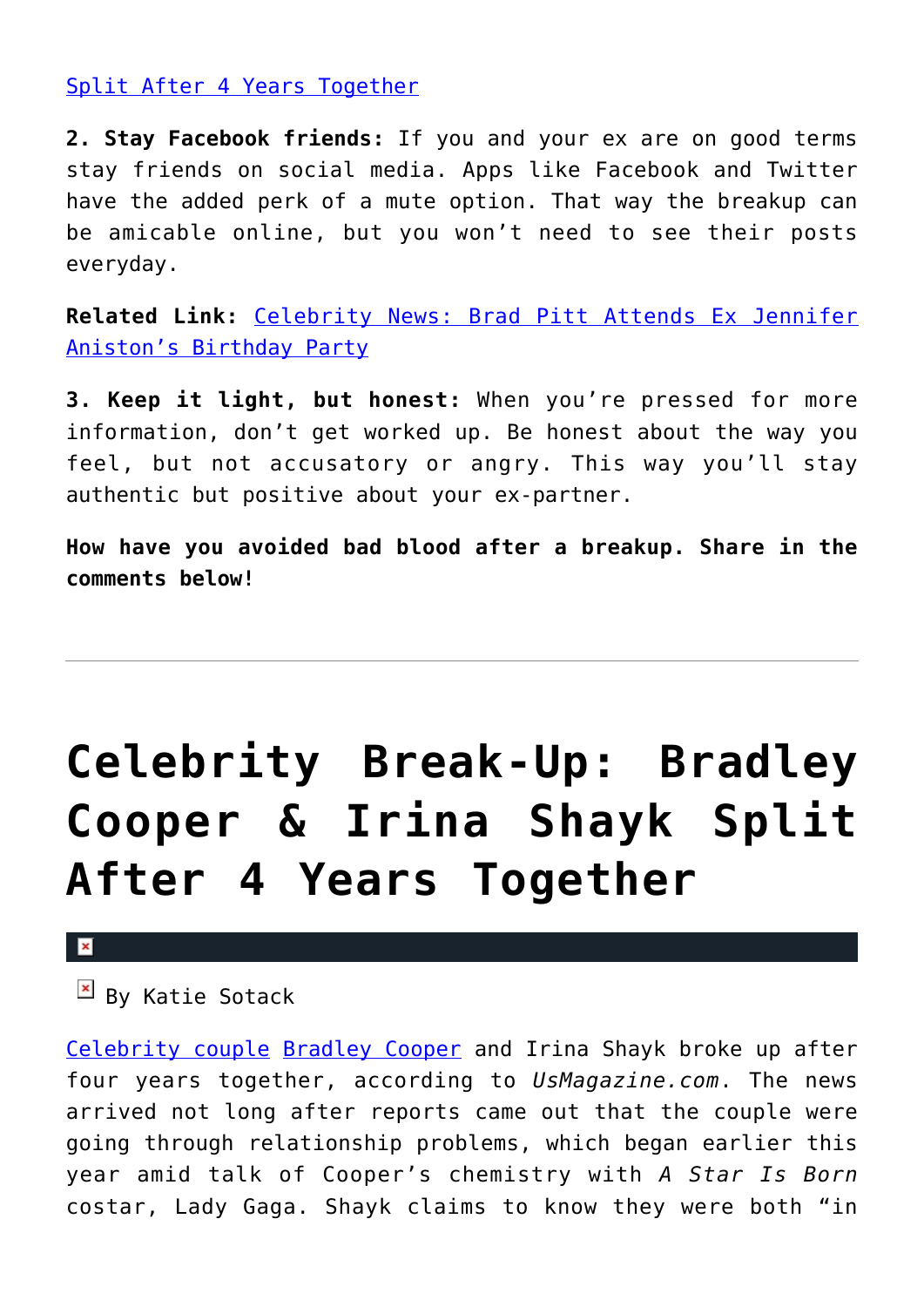character" and denies the relevancy to the break-up. The two are still living in Cooper's house for now as they care for their two-year-old daughter, Lea.

**This celebrity break-up comes after speculation that the pair's relationship was on the rocks. What are some ways to work through a tough time in your relationship?**

**Cupid's Advice:**

Relationships aren't always smooth sailing. They take time and effort from the individuals involved. When your relationship requires work, here are some steps you can take to mend bridges:

**1. Honesty is the best policy:** it may be tempting to softenblows and tell white lies, but the truth is mandatory in a relationship. Sooner or later your partner will find out, it's better you're the one to tell them.

**Related Link:** [Back On! Celebrity Couple: Ben Affleck & Lindsay](http://cupidspulse.com/129068/celebrity-couple-ben-affleck-lindsay-shookus-back-together/) [Shookus Are Back Together After Split](http://cupidspulse.com/129068/celebrity-couple-ben-affleck-lindsay-shookus-back-together/)

**2. Listen to your gut:** If you feel like something's wrong, something probably wrong. Your intuition is your best friend and it's trying to help you out. Sort through your feelings and talk to your partner about what your body's been telling you.

**Related Link:** [Celebrity Exes Jennifer Lawrence and Nicholas](http://cupidspulse.com/92582/celebrity-exes-jennifer-lawrence-nicholas-hoult-reunite-x-men/) [Hoult Reunite in 'X-Men' Movie Scenes](http://cupidspulse.com/92582/celebrity-exes-jennifer-lawrence-nicholas-hoult-reunite-x-men/)

**3. Know when to seek outside help:** sometimes your relationship problems are bigger then the two of you can handle. There's no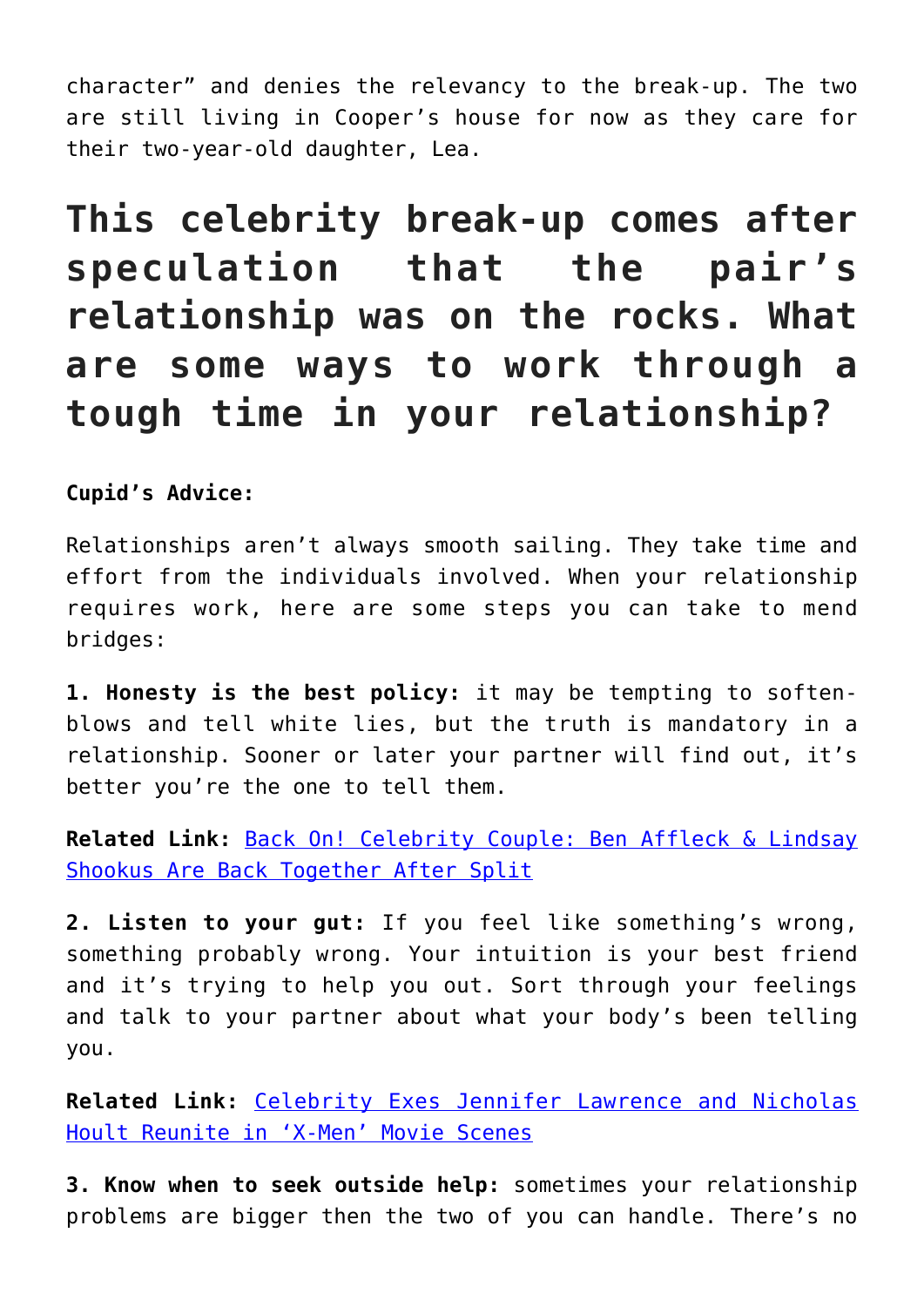shame in that and plenty of trained professionals are willing to mediate. Whether you see a relationship counselor or sit down for legal mediation, considering bringing in a conflict expert.

**What are some ways you manage conflict with your partner? Share in the comments below.**

# **[Celebrity Couple News:](https://cupidspulse.com/129917/celebrity-couple-news-bradley-cooper-irina-shayk-holding-hands-lady-gaga-rumors/) [Bradley Cooper & Irina Shayk](https://cupidspulse.com/129917/celebrity-couple-news-bradley-cooper-irina-shayk-holding-hands-lady-gaga-rumors/) [Spotted Holding Hands After](https://cupidspulse.com/129917/celebrity-couple-news-bradley-cooper-irina-shayk-holding-hands-lady-gaga-rumors/) [Lady Gaga Rumors](https://cupidspulse.com/129917/celebrity-couple-news-bradley-cooper-irina-shayk-holding-hands-lady-gaga-rumors/)**

#### $\mathbf x$

By [Mara Miller](http://cupidspulse.com/128278/mara-miller/)

In [celebrity news,](http://cupidspulse.com/celebrity-news/) [celebrity couple](http://cupidspulse.com/celebrity-news/celebrity-dating/) Bradley Cooper and Irina Shayk are still going strong amidst rumors of Cooper having a relationship with former *A Star is Born* costar, [Lady Gaga.](http://cupidspulse.com/88125/lady-gaga/) According to *UsMagazine.com,* Cooper and Shayk stepped out together hand in hand in public nearly two months after the rumors started spreading.

**In celebrity couple news, it seems Bradley and Irina are still a solid couple after Lady Gaga rumors**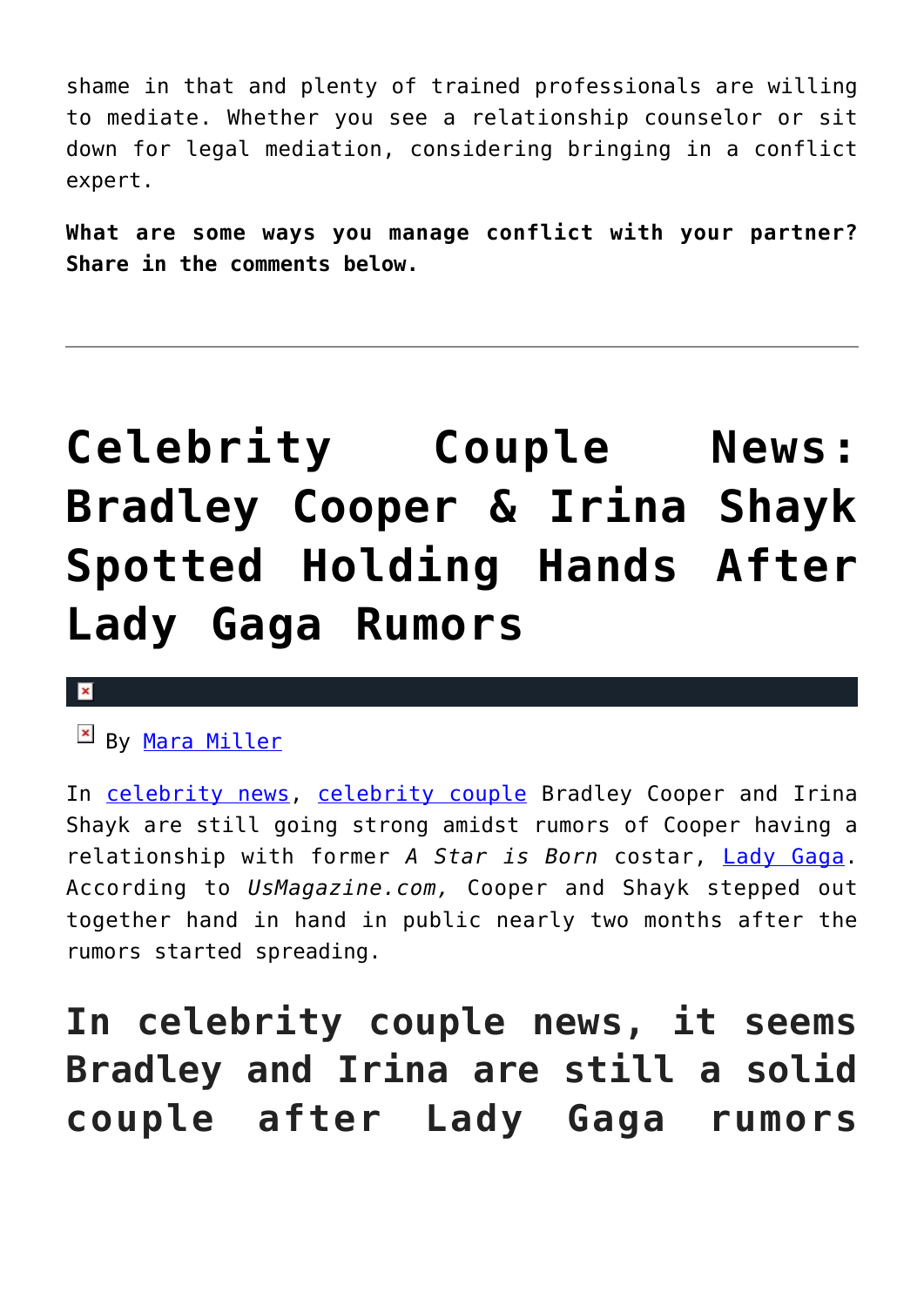### **surfaced. What are some ways to strengthen the foundation of your relationship?**

### **Cupid's Advice:**

Sometimes rumors will spread about your relationship, but there are ways to keep it strong so the gossip doesn't destroy you. Cupid has some tips:

**1. Practice love every day:** Don't just use holidays like Valentines Day to show your love and appreciation for your partner. Little gifts before work in the morning, a drive through the countryside or spending the night together watching movies is a good way to practice loving each other because you're spending time together.

**Related Link:** [Celebrity Wedding: Celebrity Guests Party at](http://cupidspulse.com/129880/celebrity-wedding-party-val-chmerkovskiy-jenna-johnson/) ['DWTS' Pros Val Chmerkovskiy & Jenna Johnson's Wedding](http://cupidspulse.com/129880/celebrity-wedding-party-val-chmerkovskiy-jenna-johnson/)

**2. Communicate, communicate, communicate:** As long as you are both honest with each other, problems like jealousy or mistrust will not arise. Keeping an open line of communication with your partner will stop problems before they begin.

**Related Link:** [Celebrity Couple: Kylie Jenner & Travis Scott](http://cupidspulse.com/129757/celebrity-couple-kylie-jenner-travis-scott-photos-vacation/) [Share Photos from "Baecation"](http://cupidspulse.com/129757/celebrity-couple-kylie-jenner-travis-scott-photos-vacation/)

**3. Practice self-care together:** Meditate, work out, or do something else together that will help both of you focus on yourselves, but together. This will give you both quality bonding time together. It could even be as simple as going to a masseuse for a couple's session!

**What are some other ways you can strengthen your relationship with your partner? Let us know in the comments below!**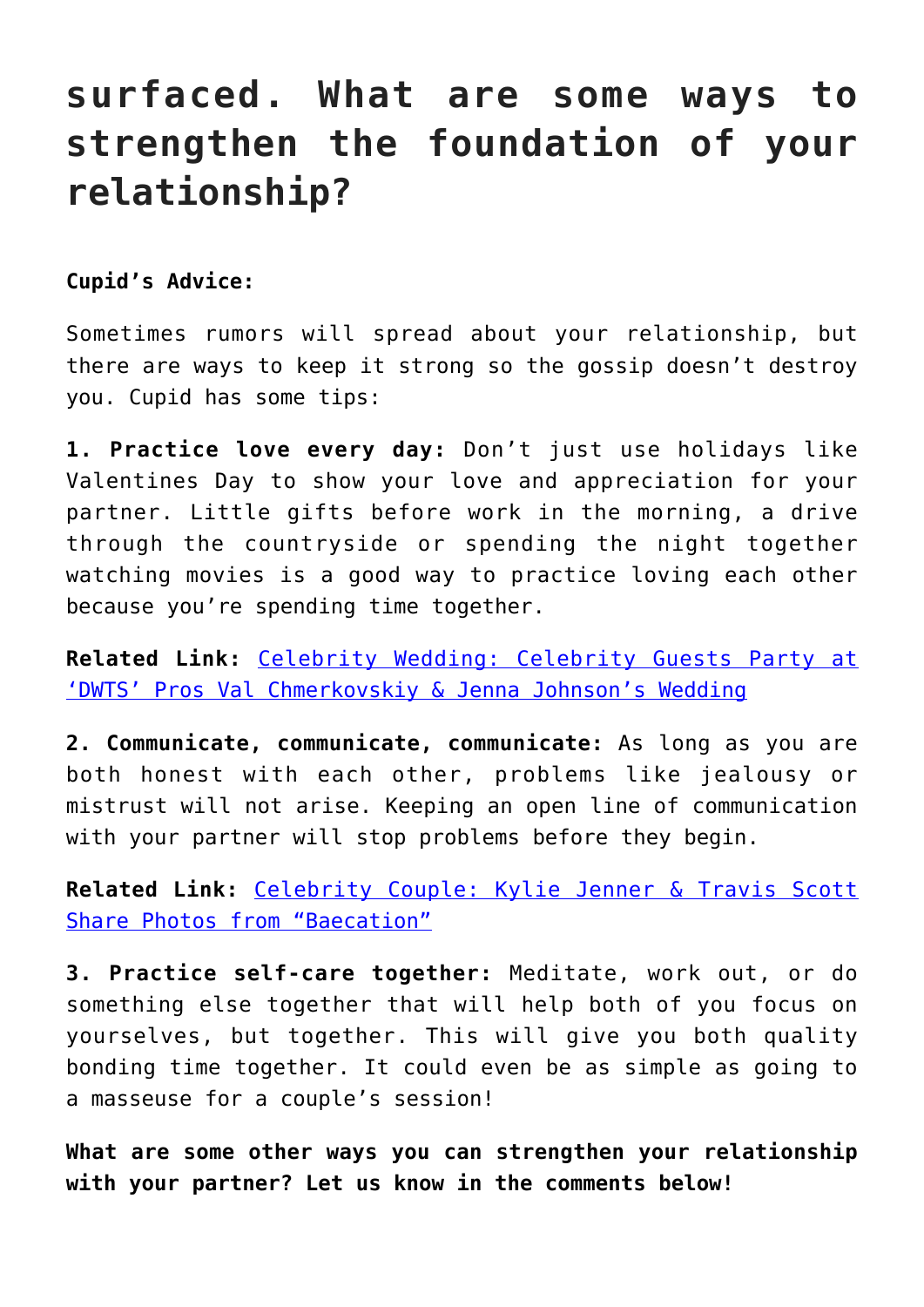## **[Celebrity Couple Predictions:](https://cupidspulse.com/116052/celebrity-couple-predictions-ariel-winter-bradley-cooper-david-foster/) [Ariel Winter, Bradley Cooper](https://cupidspulse.com/116052/celebrity-couple-predictions-ariel-winter-bradley-cooper-david-foster/) [and David Foster](https://cupidspulse.com/116052/celebrity-couple-predictions-ariel-winter-bradley-cooper-david-foster/)**

#### x

By [Shoshi](http://cupidspulse.com/relationship-experts/yolanda-shoshana/)

In the latest celebrity news, three famous couples have caught the public's attention. One of which is new celebrity couple is stepping out in young Hollywood, while a more seasoned couple is prepping for a celebrity baby, and another is just getting things started. . But who's stepping out this time around hand in hand? Join me as I look into the crystal ball of relationships and love. Below, I share my predictions for these [celebrity couples](http://cupidspulse.com/celebrity-relationships/long-term-relationships-flings/).

### **Celebrity Couple Predictions: Celebrity Relationships That May or May Not Last**

**Ariel Winter and Levi Meaden:** Looks like there's a hot young couple alert, because Ariel Winter and Levi Meaden have stepped out on the red carpet together making their celebrity relationship official after months of speculation. Winter is very smitten with Meadan, though it's not hard to blame her. He's cute, tall, and he's quite charming. She's a great catch as well. Both of them want to experience a fun, yet respectful relationship. Winter has no time for childish men. Being wise beyond her years makes it a bit difficult for her to find man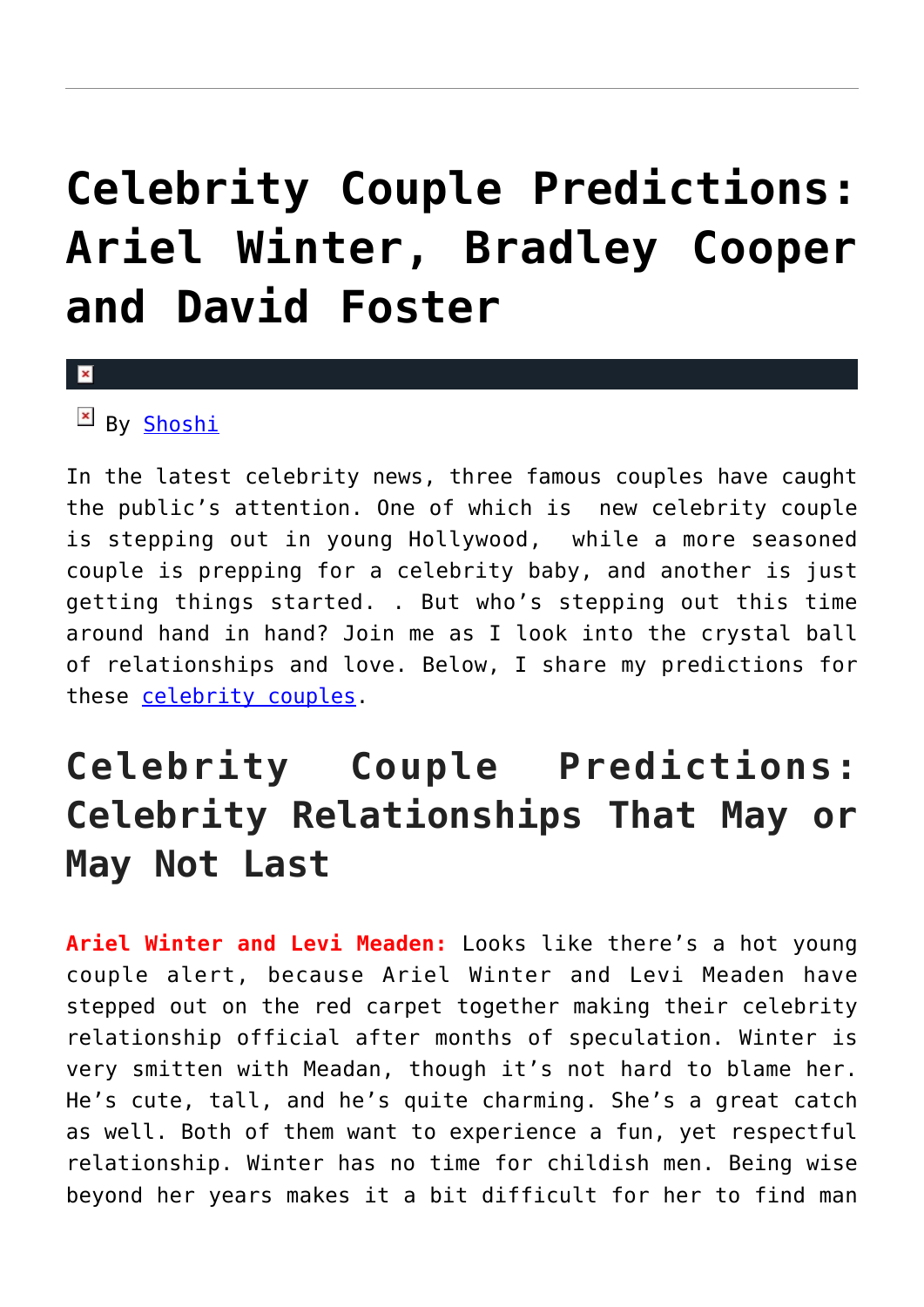that she connects with. That's where Meaden comes in. He has no problem with a smart woman whose fiery so they are a good match. Fun is the theme of this celebrity couple and they may even learn a thing or two about love. After Meaden, Winter will end up dating an older man.

**Related Link:** [New Celebrity Couple Ariel Winter & Boyfriend](http://cupidspulse.com/115885/new-celebrity-couple-ariel-winter-levi-meaden-red-carpet-debut/) [Levi Meaden Make Red Carpet Debut](http://cupidspulse.com/115885/new-celebrity-couple-ariel-winter-levi-meaden-red-carpet-debut/)

**Bradley Cooper and Irina Shayk:** With a baby on the way and rumors swirling, Cooper and Shayk have everyone wondering if they are engaged. Shayk has a new mystery ring on her finger. But since she hasn't had the baby yet, it's safe to say that it's probably not a push gift. My psychic senses say that they plan to have a secret celebrity wedding to seal the deal. Cooper is all about family and he thinks it's time for him to settle down now that a baby is on the way. He wants to give married life a try since he's seen it work for other longtime Hollywood bachelors. Babies bring about happiness and emotions so it's a wonderful time for Cooper and Shayk. While I would love to say it will be all unicorns and rainbows for these two, that's not the case. They are a bit like a roller coaster. There's a lot of up and down. Right now things are up due to the excitement of the baby. There needs to be a discussion about that each one of them wants in a marriage or they will last about three years tops.

**Related Link:** [Celebrity Baby: Bradley Cooper Is Spotted on a](http://cupidspulse.com/115868/celebrity-baby-bradley-cooper-run-post-pregnancy-reveal/) [Run Post Girlfriend's Pregnancy Reveal](http://cupidspulse.com/115868/celebrity-baby-bradley-cooper-run-post-pregnancy-reveal/)

**David Foster and Christie Brinkley:** Looks like David Foster and Christie Brinkley are spending some quality time together. Actually it's more like there's been one date or two. However with celebrities, one date could mean an engagement in two months. It's safe to say that Foster has a thing for models since some of his ex-wives were models or beauty queens. While Brinkley seems to like a man with some musical talent since her longest marriage was to singer Billy Joel. This isn't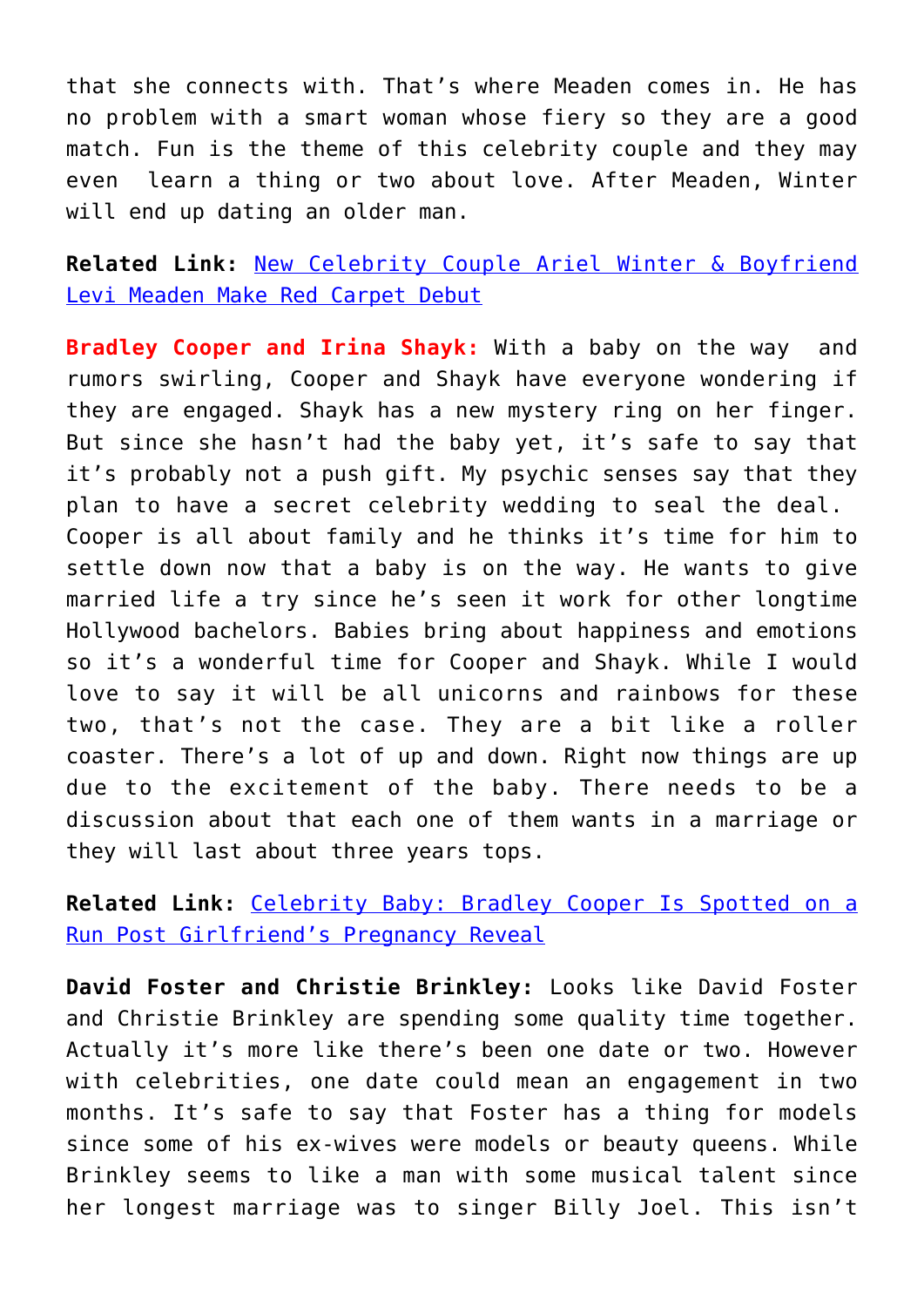Foster or Brinkley's first time at the rodeo, both of them have a lot of relationships under their belt. If they get married it will be the fifth wedding between each. Maybe the fifth time's the charm? Hold up on the celebrity wedding invitations. This relationship is simply two good looking, age-appropriate people enjoying each other. Marriage does not look like it's in the cards. That is not to say that this romance won't last. It's always nice to have a "maintenance person" on speed dial when one is looking for love. I predict that we won't ever know all the details of their romance, they will keep us quessing.

**Related Link:** [Yolanda Foster Files for Celebrity Divorce from](http://cupidspulse.com/104153/yolanda-foster-files-celebrity-divorce-david-foster/) [David Foster](http://cupidspulse.com/104153/yolanda-foster-files-celebrity-divorce-david-foster/)

*For more information on Shoshi click [here.](http://cupidspulse.com/relationship-dating-experts/yolanda-shoshana-shoshi-lifestyle-provocateur/)*

**What celebrity couples do you want to see predictions for next? Tell us in the comments below!**

# **[Celebrity Couple Irina Shayk](https://cupidspulse.com/116041/celebrity-couple-irina-shayk-bradley-cooper-pick-baby-names/) [& Bradley Cooper Pick Out](https://cupidspulse.com/116041/celebrity-couple-irina-shayk-bradley-cooper-pick-baby-names/) [Baby Names](https://cupidspulse.com/116041/celebrity-couple-irina-shayk-bradley-cooper-pick-baby-names/)**

By [Mallory McDonald](http://cupidspulse.com/114888/mallory-mcdonald/)

[Celebrity couple](http://cupidspulse.com/celebrity-relationships/long-term-relationships-flings/) Irina Shayk and [Bradley Cooper](http://cupidspulse.com/87043/bradley-cooper/) are preparing for their [celebrity baby!](http://cupidspulse.com/celebrity-relationships/celebrity-babies/) A source told *[EOnline.com,](http://www.eonline.com/news/817442/irina-shayk-bradley-cooper-have-picked-out-baby-names-the-latest-on-her-pregnancy) "*Irina and Cooper know the sex of their child and are currently in the process of narrowing down the list of names for the baby. Irina and Bradley are so excited to be parents," a source told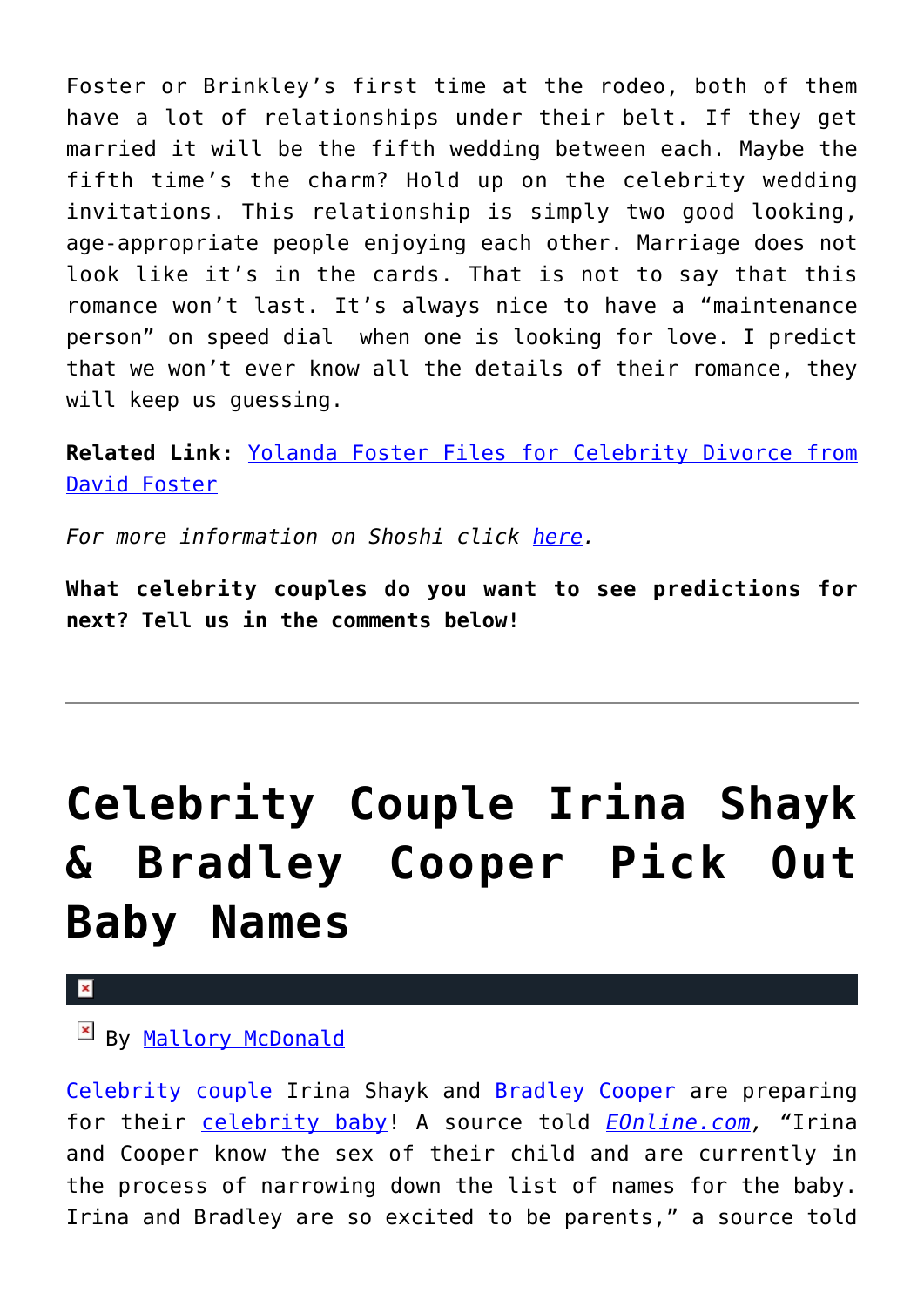E! News exclusively. "They have already picked a few names they like. They know the sex but are still deciding between some names." The two also seem to already be planning baby number two! "Bradley and Irina love each other so much and this is not gonna be the only kid—there will be a few more after this one," the source said, adding, "Both families are very happy." Everyone is wondering when the couple will have a [celebrity engagement](http://cupidspulse.com/celebrity-relationships/wedding-engagement/), but according to their friends, that would be very under the radar!

**This celebrity couple have come up with some baby names for their celebrity baby-to-be! What are some things to consider when you're naming your child?**

### **Cupid's Advice:**

Picking a name for a baby is extremely important and there are always so many names to consider. Use these tips to help pick the perfect name for your little one:

**1. Family tie:** If you are really struggling to pick a name for your baby and want it to be meaningful, look through you and your partners family tree to get some inspiration!

**Related Link:** [Celebrity Baby: Bradley Cooper Run Post](http://cupidspulse.com/115868/celebrity-baby-bradley-cooper-run-post-pregnancy-reveal/) [Girlfriend's Pregnancy Reveal](http://cupidspulse.com/115868/celebrity-baby-bradley-cooper-run-post-pregnancy-reveal/)

**2. Wait until birth:** Sometimes it can be hard to pick a name before you actually see the baby. If there is nothing popping out at you, wait until the baby is born and see what name really suits him or her.

**Related Link:** [Celebrity Couple Bradley Cooper & Irina Shayk](http://cupidspulse.com/115398/celebrity-couple-bradley-cooper-irina-shayk-discussed-marriage/)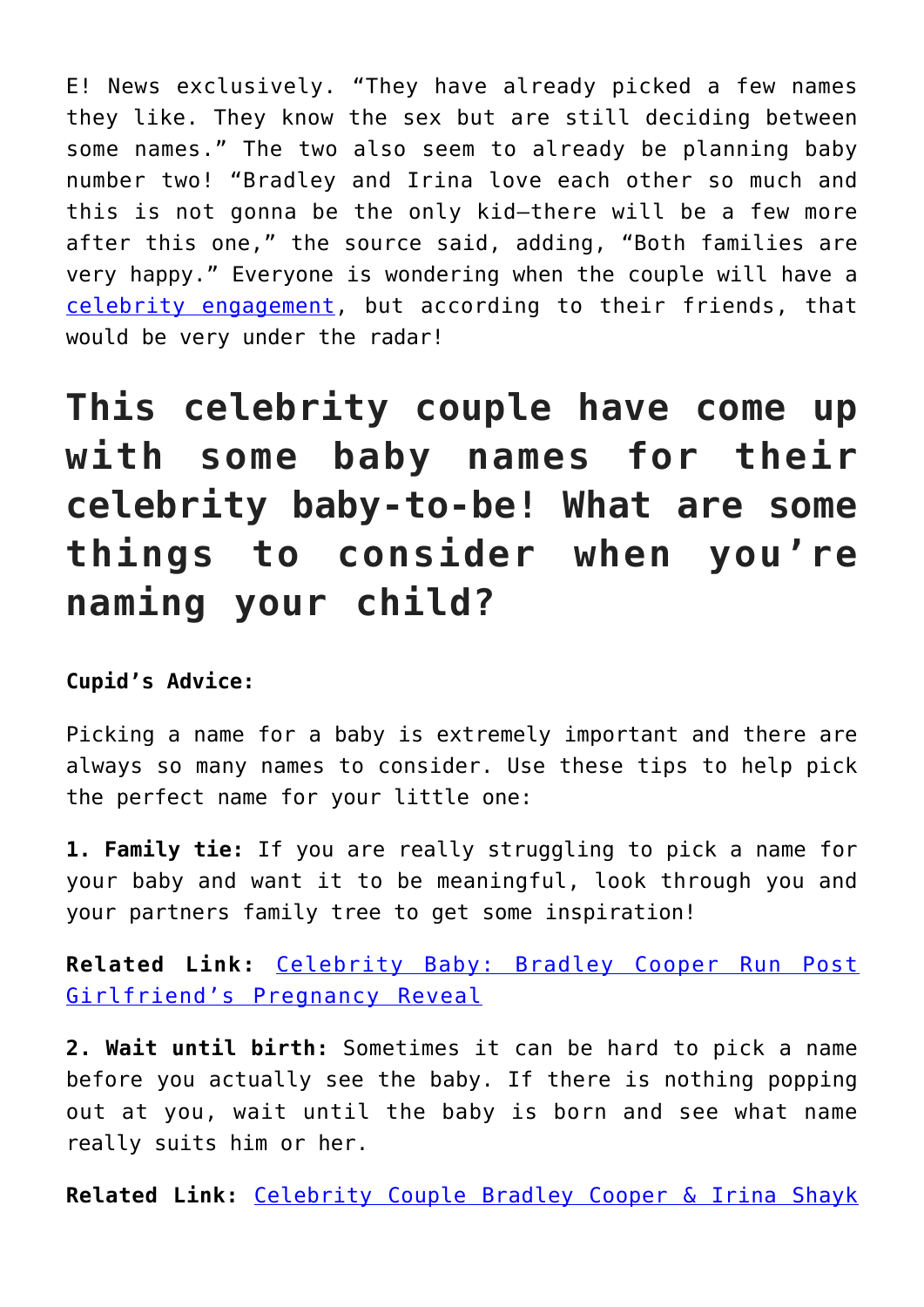### [Have Discussed Marriage](http://cupidspulse.com/115398/celebrity-couple-bradley-cooper-irina-shayk-discussed-marriage/)

**3. Work with your partner:** Deciding a name can be very important sometimes to one partner more than the other but, you should try to pick a name that you both will love!

**How did you decide to name your baby? Share your experiences below.**

## **[Celebrity Baby: Bradley](https://cupidspulse.com/115868/celebrity-baby-bradley-cooper-run-post-pregnancy-reveal/) [Cooper Is Spotted on a Run](https://cupidspulse.com/115868/celebrity-baby-bradley-cooper-run-post-pregnancy-reveal/) [Post Girlfriend's Pregnancy](https://cupidspulse.com/115868/celebrity-baby-bradley-cooper-run-post-pregnancy-reveal/) [Reveal](https://cupidspulse.com/115868/celebrity-baby-bradley-cooper-run-post-pregnancy-reveal/)**

#### $\pmb{\times}$

 $\overline{B}$  By Kayla Garritano

Running to prepare! [Bradley Cooper](http://cupidspulse.com/87043/bradley-cooper/) went for a jog with his trainer just two days after the big [celebrity news](http://cupidspulse.com/celebrity-news/) that his girlfriend, Irina Shayk, is pregnant with their first child. According to *[UsMagazine.com](http://www.usmagazine.com/celebrity-news/news/bradley-cooper-goes-for-jog-after-irina-shayks-pregnancy-reveal-w453687)*, Cooper was spotted in a longsleeve navy Georgetown Nike shirt, gray basketball shorts, and black sneakers. He was running with trainer Jason Walsh, who recently split from girlfriend Hilary Duff. He appeared to be in good spirits during the cardio session, given this was his first time being seen since the [celebrity baby](http://cupidspulse.com/celebrity-news/celebrity-babies/) reveal. Shayk showed off her small baby bump at the 2016 Victoria's Secret Fashion Show in Paris on Wednesday, November 30, as she walked the runway in a maroon lace bra and kept her stomach semi-covered in a fringed long-sleeve top.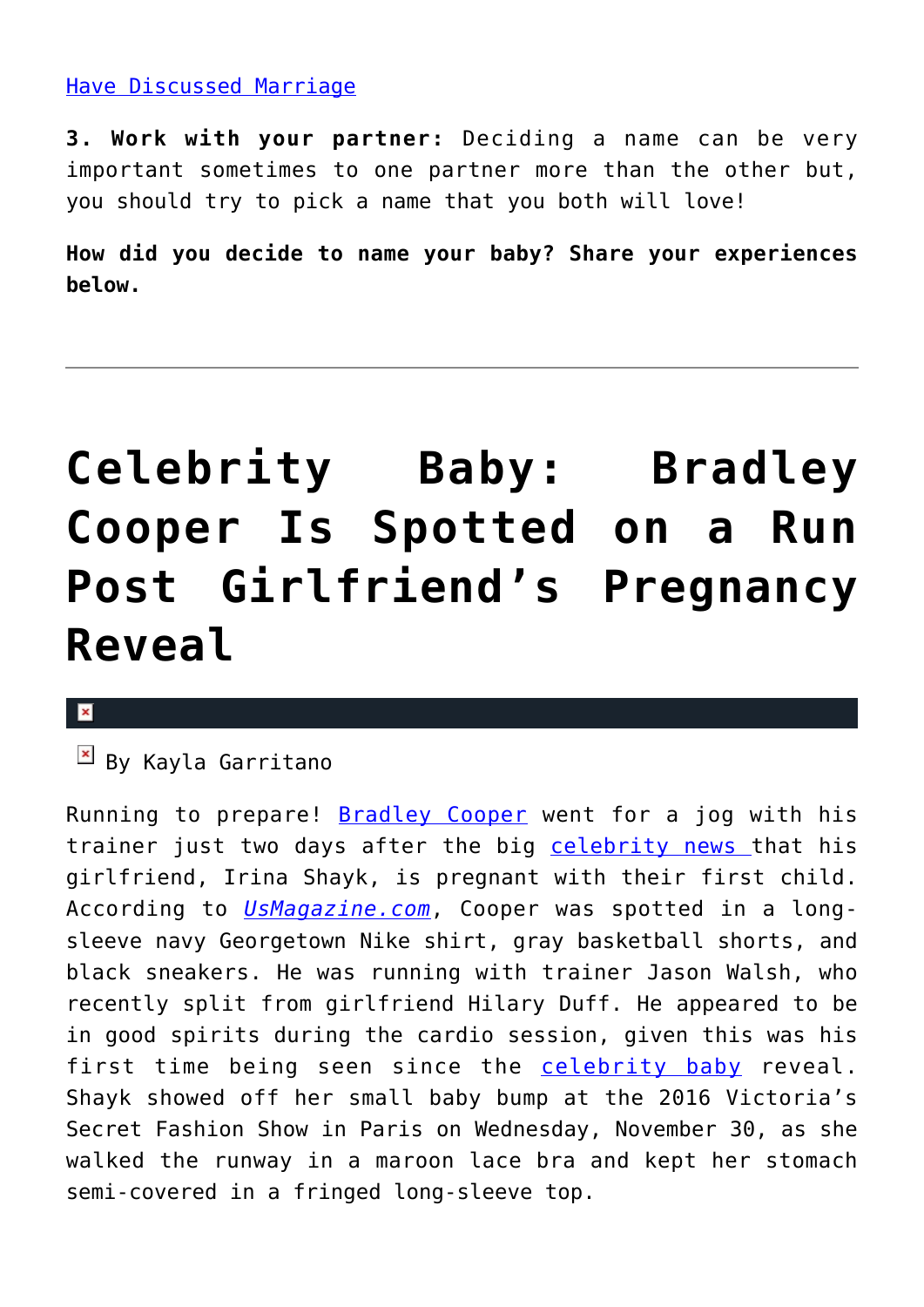### **Bradley Cooper isn't hiding after his celebrity baby-to-be reveal! What are some ways to cope with pregnancy news getting released before you're ready?**

### **Cupid's Advice:**

When to announce your pregnancy can be a big deal, because you want to do it when you and your partner are ready. Sometimes, the announcement doesn't always go as planned. Don't worry, Cupid is here to help you get through those unexpected announcements:

**1. Work out:** One of the best ways to blow off steam or stress is to work it out. Sweating it out will help clear your mind and relax for a bit. You'll be able to come back to your partner with a clear head about the announcement coming out a little too earlier than planned. You two can work out what the next step will be with a clearer, more focused mind.

**Related Link:** [Relationship Advice: 5 Basic Workouts to Do With](http://cupidspulse.com/84429/5-workouts-partner-relationship-advice/) [Your Partner](http://cupidspulse.com/84429/5-workouts-partner-relationship-advice/) 

**2. Keep details out:** If the news slips out a little earlier than planned, don't feel obligated to spill everything you know. Keep the due date, gender, and any other personal information to yourselves. There's still some secrecy, and you will tell everyone when you are ready. You shouldn't have to worry about anything else. Just make sure your baby is healthy.

**Related Link:** [Celebrity Couple Bradley Cooper & Irina Shayk](http://cupidspulse.com/115398/celebrity-couple-bradley-cooper-irina-shayk-discussed-marriage/) [Have Discussed Marriage](http://cupidspulse.com/115398/celebrity-couple-bradley-cooper-irina-shayk-discussed-marriage/)

**3. Go with the flow:** Just because your pregnancy announcement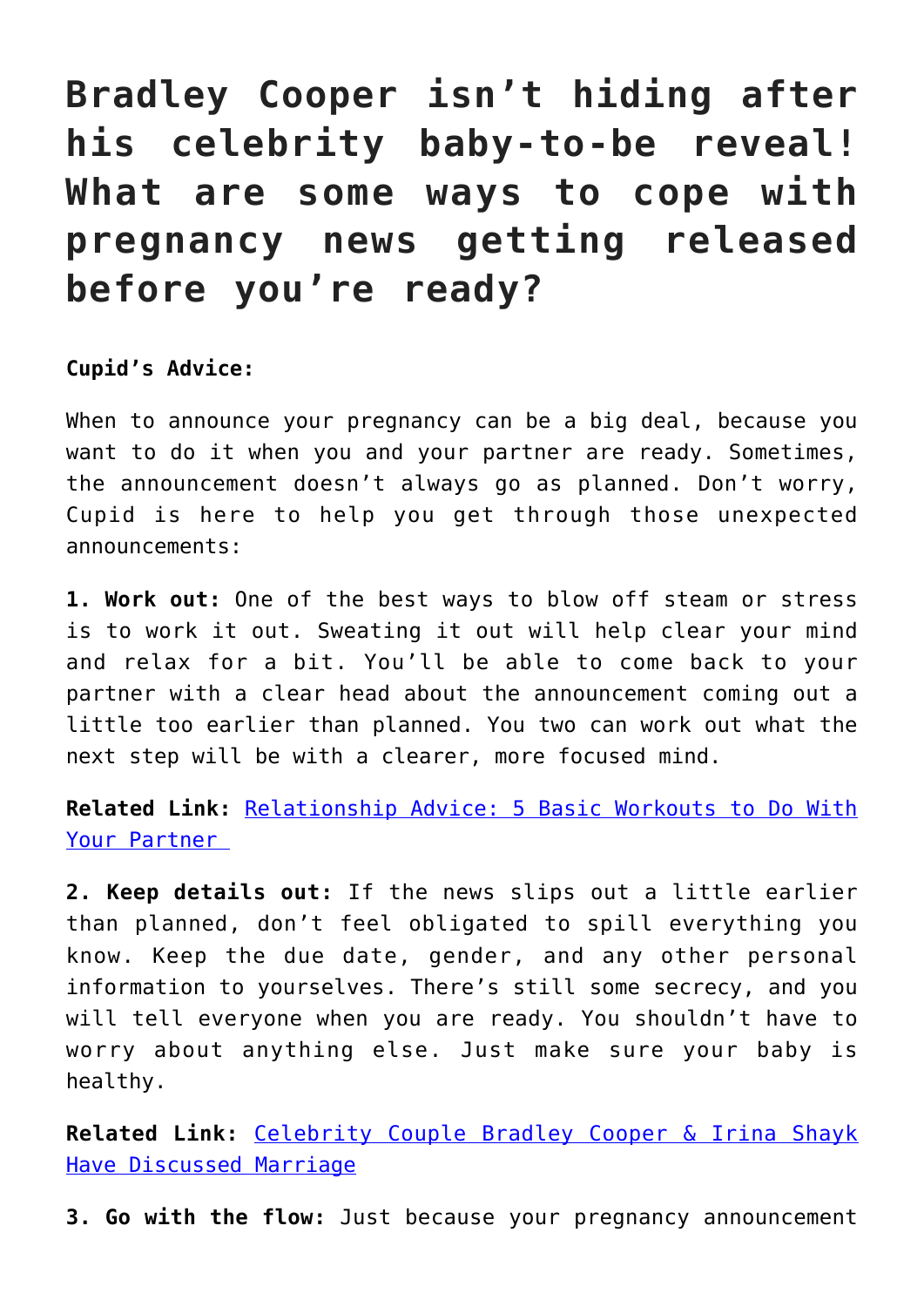got revealed a little earlier than you were ready for, it doesn't mean it's the end of the world. You move on from the announcement and just prepare for a great future. Nothing else matters but what you're planning for your child and how you will prepare for when the baby comes.

**How did you deal with pregnancy news slipping out before you were ready? Let us know in the comments!**

## **[5 Celebrity Couples Who Look](https://cupidspulse.com/115680/celebrity-couples-hot-beach/) [Hot At The Beach](https://cupidspulse.com/115680/celebrity-couples-hot-beach/)**

 $\mathbf x$ 

 $\overline{P}$  By [Katie Gray](http://cupidspulse.com/105088/katie-gray)

Travel season is in session! Now that the weather is getting colder, our favorite [celebrity relationships](http://cupidspulse.com/celebrity-relationships/long-term-relationships-flings/) have decided to flock to warmer weather on tropical vacation getaways. (Especially with the holidays and new year approaching, [celebrity couples](http://cupidspulse.com/celebrity-relationships/long-term-relationships-flings/) notably take trips during this time of the year.) Nothing says "I love you" better than spending time with your loved one in hot climates. Perhaps we will even see some destination celebrity weddings take place!

### **Cupid has compiled five celebrity couples who look hot on the beach:**

**1. [Bradley Cooper](http://cupidspulse.com/87043/bradley-cooper/) & Irina Shayk:** Bradley Cooper is one of the highest paid and most recognizable actors in Hollywood. Since 2015, he has been in a celebrity relationship with model, Irina Shayk. The celebrity couple had some fun in the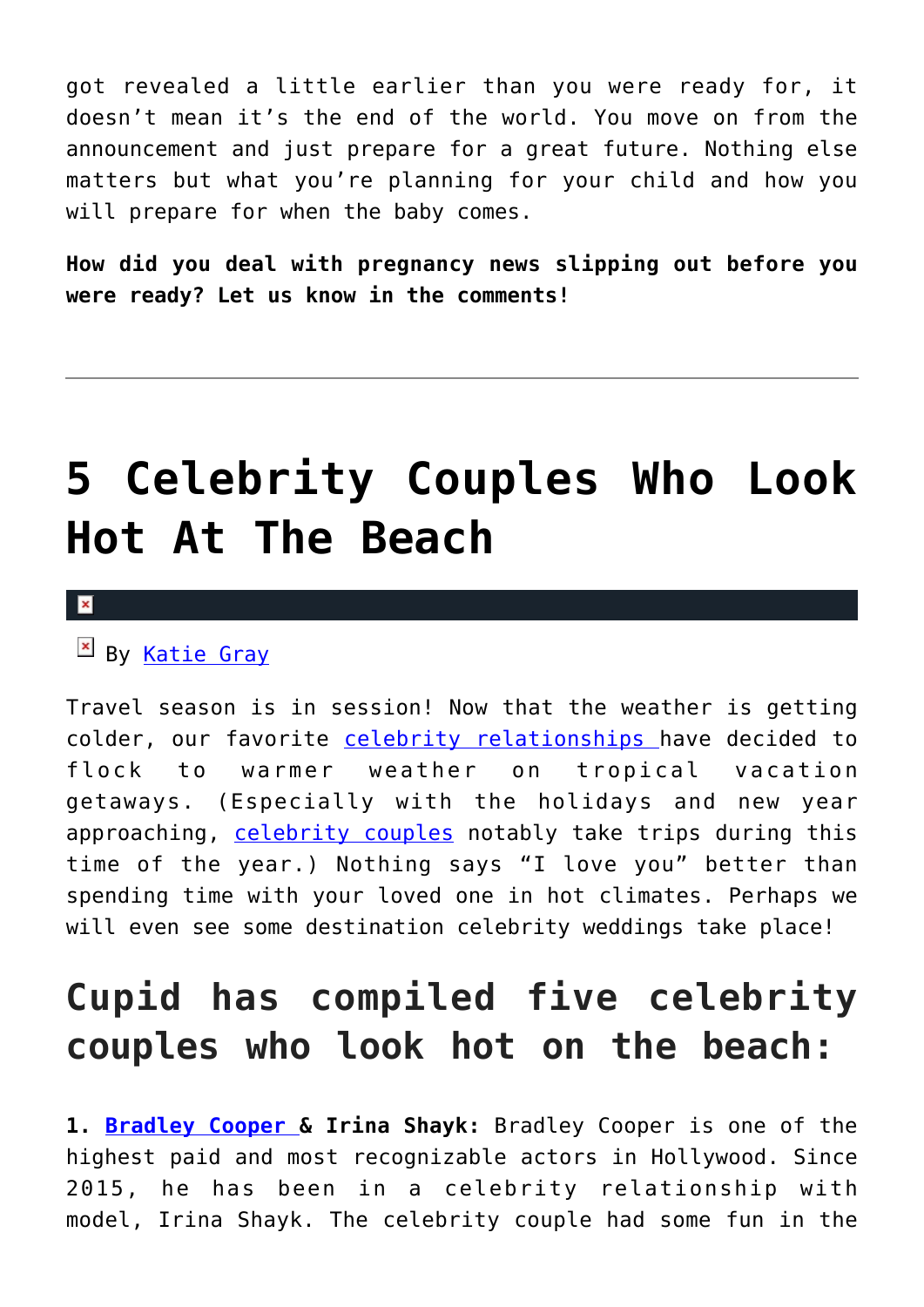sun in Italy last year at the beach. She has graced the cover of *Sports Illustrated* before, and I'm sure these two will be soaking up the sun some more soon!

**2. Mark Wahlberg & Rhea Durham:** Mark Wahlberg is the man! You may know him from famous films like *The Departed* and *Planet of the Apes*, or from his music career as Marky Mark and the Funky Bunch. He also owns a chain of Wahlburgers restaurants, with his brothers, which they also have a reality show for. He's a husband to Rhea Durham and the pair have four children together. They spent some time in Barbados a couple of years ago in December together, and are bound to travel again during the winter. The celebrity couple has been spotted soaking up the sun on many occasions!

**Related Link:** [Celebrity Couples We Want To Reunite](http://cupidspulse.com/112675/celebrity-couples-we-want-to-reunite/)

**3. [Channing Tatum](http://cupidspulse.com/87041/channing-tatum/) & Jenna Dewan-Tatum:** Actors and dancers, Channing Tatum and Jenna Dewan-Tatum are such a cute married celebrity couple! They have been spotted at many pool parties and beaches through the years. They have indulged in getaways to the beach in Italy, as well. The dancing duo also are proud parents to a daughter, whom they have family days with. We're sure they will all have a family beach day in the future!

### **Related Link:** [Celebrity Couple Engagement Rings](http://cupidspulse.com/112312/celebrity-couple-engagement-rings/)

**4. Miles Teller & Keleigh Sperry:** You may know actor Miles Teller from the *Divergent* series films or *The Spectacular Now*, to name a few. Since 2013 he has been in a celebrity relationship with model Keleigh Sperry, and the pretty pair have spent some time at the beach. This low key couple are definitely in love!

**5. Gregg Sulkin & Bella Thorne:** Young love! Fellow actors, Gregg Sulkin and Bella Thorne, have been reportedly dating on and off for the last couple off years. They have been photographed enjoying the sunshine on several occasions. We